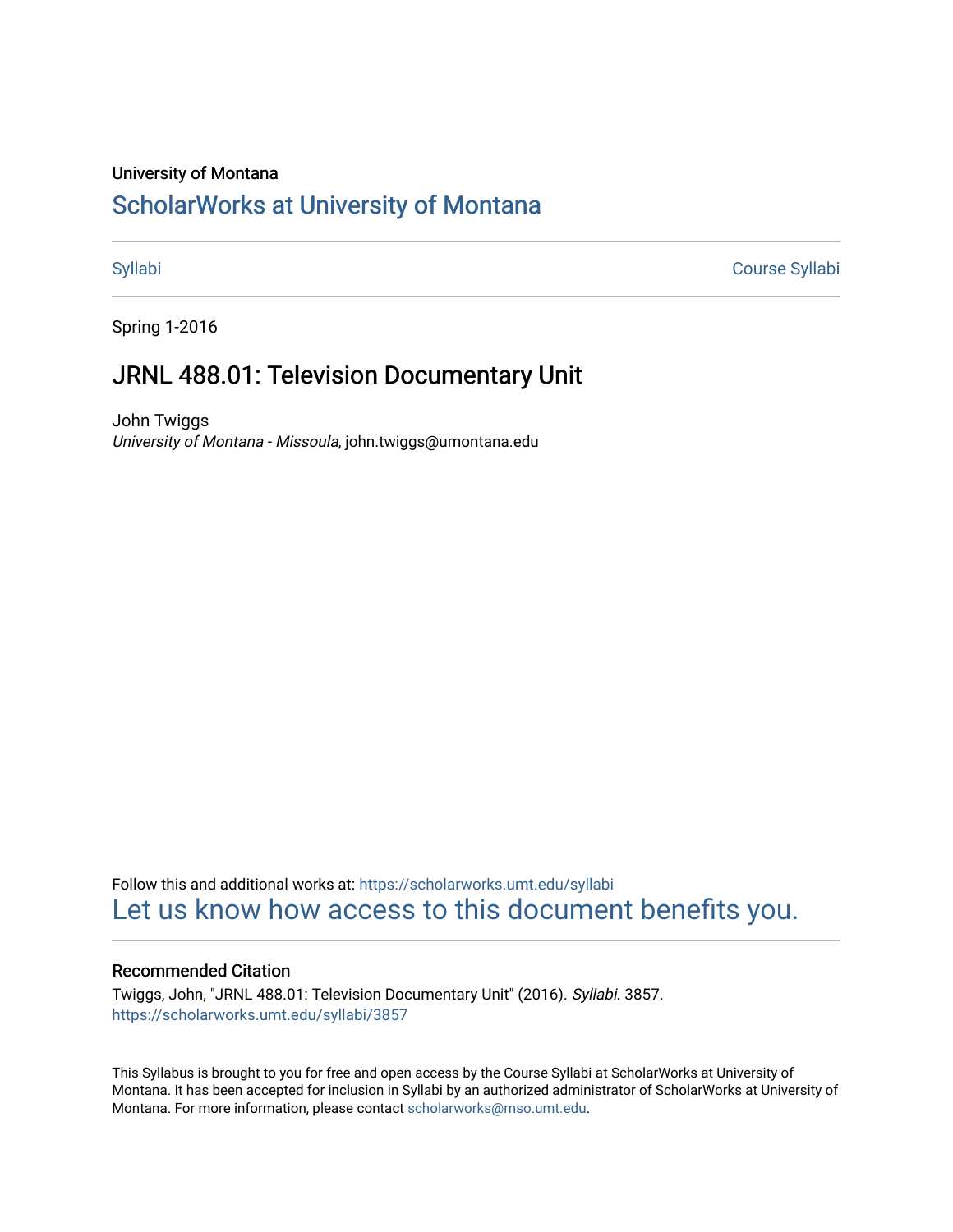# **JRNL 488-Television Documentary Unit-CRN 33255**

# **Spring 2016-Meets M/W 9:40-11am-DAH 114**

#### **Syllabus-Subject to Change**

#### **Instructor**

John Twiggs Television Producer/MontanaPBS Adjunct Faculty UM School of Journalism Corbin Hall 153 Missoula, MT 59812 Office: (406) 243-4565 Cell: (406) 531-5603 John.twiggs@umontana.edu Office Hours: by appointment

#### **Course Description:**

Students in this course will produce a 60-minute television documentary. This course will examine different forms used in documentary production and the concepts used for producing a 30-minute or 60-minute program for broadcast. In addition, this course will emphasize contemporary documentary techniques, research methodology, planning production, interviewing skills, video shooting, script writing, and post-production video editing, graphic design, finishing and promotion.

Students will work in teams participating in critical decisions while creating the documentary program. The final production may air on MontanaPBS if management there approves.

Students will work in teams assigned to produce a section of the finished documentary program. In addition to these specific roles, each member of the team will fully participate in the production process – everything from researching and conceptualizing the project, filling crew positions on shoots, to logging and importing shot footage, writing, editing, adding graphics  $\&$ music, finishing, promoting and critically reviewing the editorial progress.

#### **ATTENDANCE AND WORKLOAD:**

If you are not excused, you are required to attend all class sessions. If illness or an emergency prevents you from attending, telephone one of the professors BEFORE CLASS. Unexcused absences will affect student grades.

It will be extremely challenging to produce a quality 60-minute documentary in 3 ½ months. This will require extraordinary teamwork and a major commitment of time inside and outside of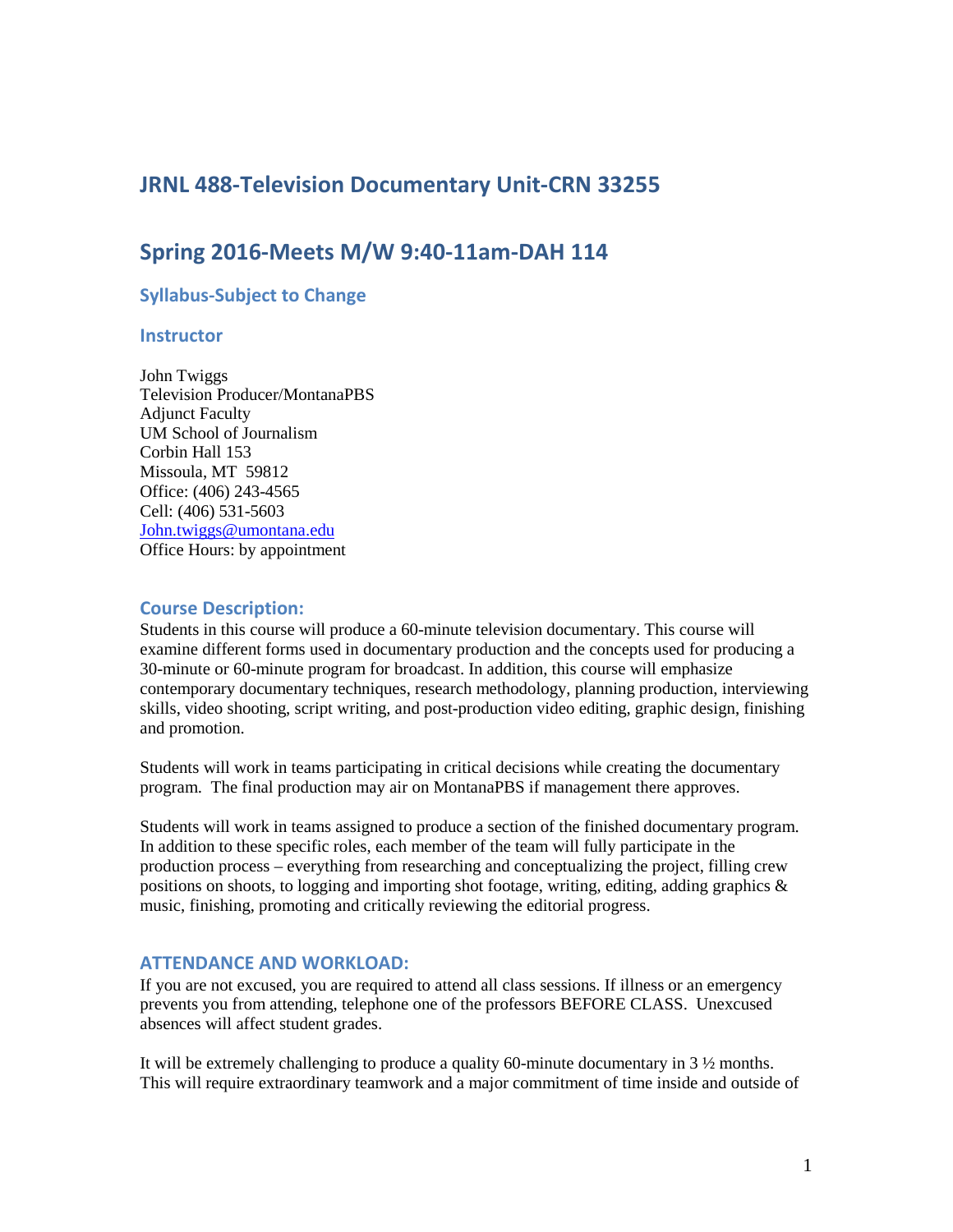class to plan, shoot and edit the program. In addition, students will be required to watch select documentaries and contribute to a discussion of them during class time.

Please note: you may not submit any assignment that has previously, or will be concurrently, submitted for another class, unless you receive prior approval from the professor for this course. To do so without permission will result in an F for the assignment and could result in an F for the course.

#### **Course Objectives**

#### **The successful student in JRNL 488 will:**

- Recognize different processes involved in documentary making
- Identify various authorial intentions associated with genre
- Understand and work for an audience
- Effectively pitch ideas
- Develop & implement a plan for shooting, writing/editing and finishing a long-form broadcast production
- Understand the financial objectives of video production
- Manage a budget
- Develop interview techniques
- Research archival materials
- Catalogue field video
- Capture & edit video
- Manage video storage and organization
- Create a clean soundtrack
- Present your work-in-progress and completed work
- Critique and assess your own work-in-progress; accept others' critiques
- Work in collaboration
- Explore alternative delivery systems for finished product
- Understand and execute effective promotion through various media platforms including social media

**GRADES:** a grade and/or critical feedback will be given for each assignment. The final grade will reflect critical evaluation of individual projects, energy and **consistency** of effort, contribution to discussions, amount and quality of work during the semester and attendance. The following is a breakdown of grading percentages:

| Research                                | 10% |
|-----------------------------------------|-----|
| <b>Field Production</b>                 | 20% |
| Editorial & Editing                     | 20% |
| Finishing/Post Production               | 20% |
| <b>Contribution to Finished Product</b> | 10% |
| Peer Evaluation                         | 10% |
| Teamwork & Class Participation          | 10% |
|                                         |     |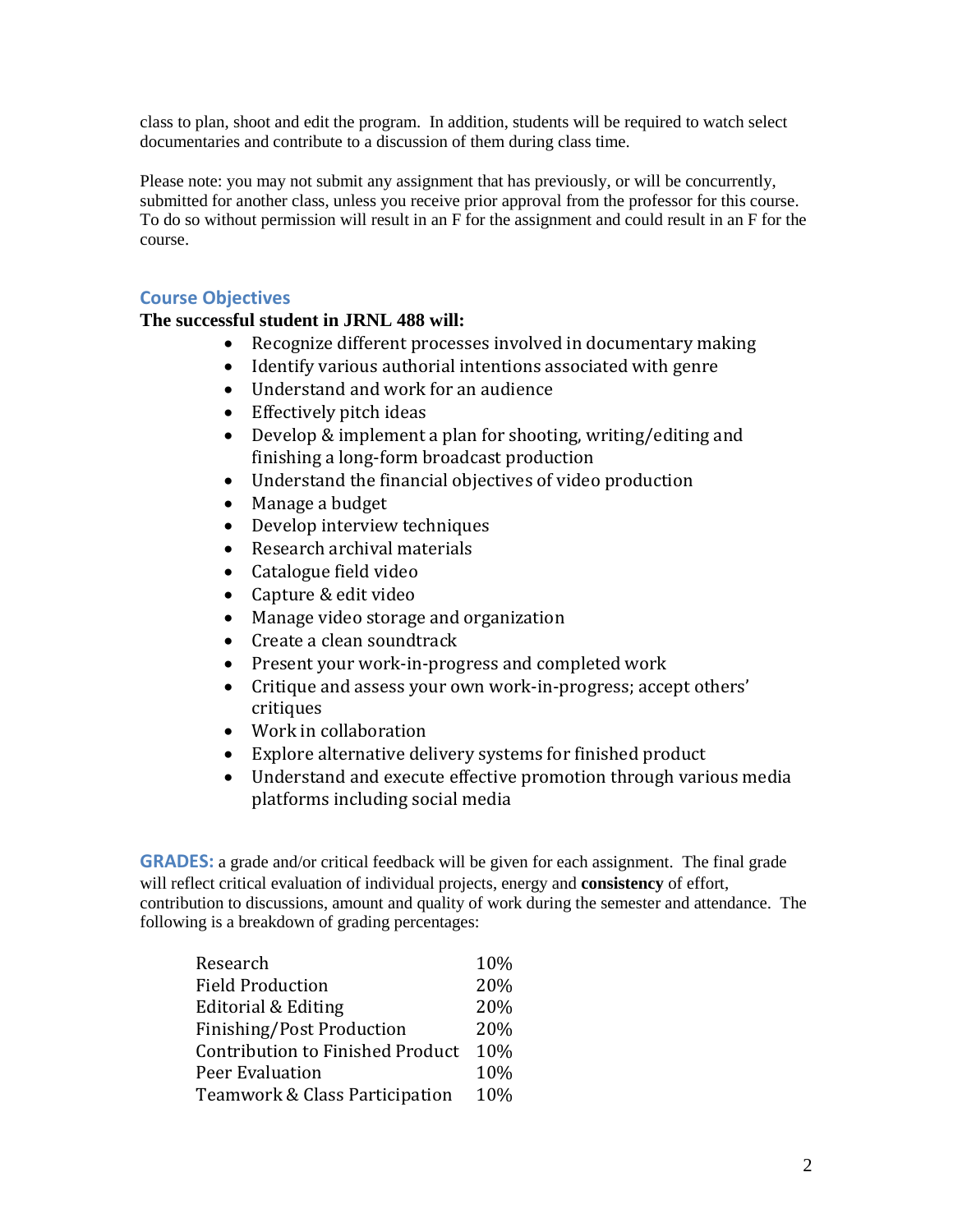# **Required Materials:**

• You will need a hard drive compatible with UM School of Journalism's system to store video**.** 

# **Same Work for Multiple Classes in J-School:**

• You may not submit for this course any assignment that has previously or will be concurrently submitted for another class unless you receive prior approval from the professor for this course. You may not submit work you've done for any television station in an internship or paid position. To do so without permission will result in an "F" for the assignment and could result in an "F" for the course.

# **Diversity Initiative:**

• The School of Journalism has undertaken an initiative to create opportunities for students to tell stories of more varied and diverse groups of people. You will need to integrate diversity coverage into this project.

# **Academic Honesty:**

• I expect your honesty in presenting your own work for this course. Academic misconduct at The University of Montana is subject to an academic penalty ranging from failing the assignment to expulsion from the university. Students need to be familiar with the Student Conduct Code.<http://www.umt.edu/SA/VPSA/index.cfm/page/1321>

# **Plagiarism:**

• As defined by "The University of Montana Student Conduct Code" plagiarism is: "Representing another person's words, ideas, data, or materials as one's own." This is strictly prohibited in this class and any case of plagiarism in this course will be subject to the penalties outlined in the student code of conduct.

# **Accommodations for Students with Disabilities:**

• This course is accessible to and usable by otherwise qualified students with disabilities. To request reasonable program modifications, please consult with the instructor. Disability Services for Students will assist the instructor and student in the accommodation process. For more information, visit the Disability Services website at [www.umt.edu/dss/.](http://www.umt.edu/dss/) 

#### **Access:**

• For after-hours access to Don Anderson Hall, you will be able to enter the building and DAH 101 using the Griz Card swipe. You will also be given a key code for the door to DAH 114 and the radio studios in DAH 307-311.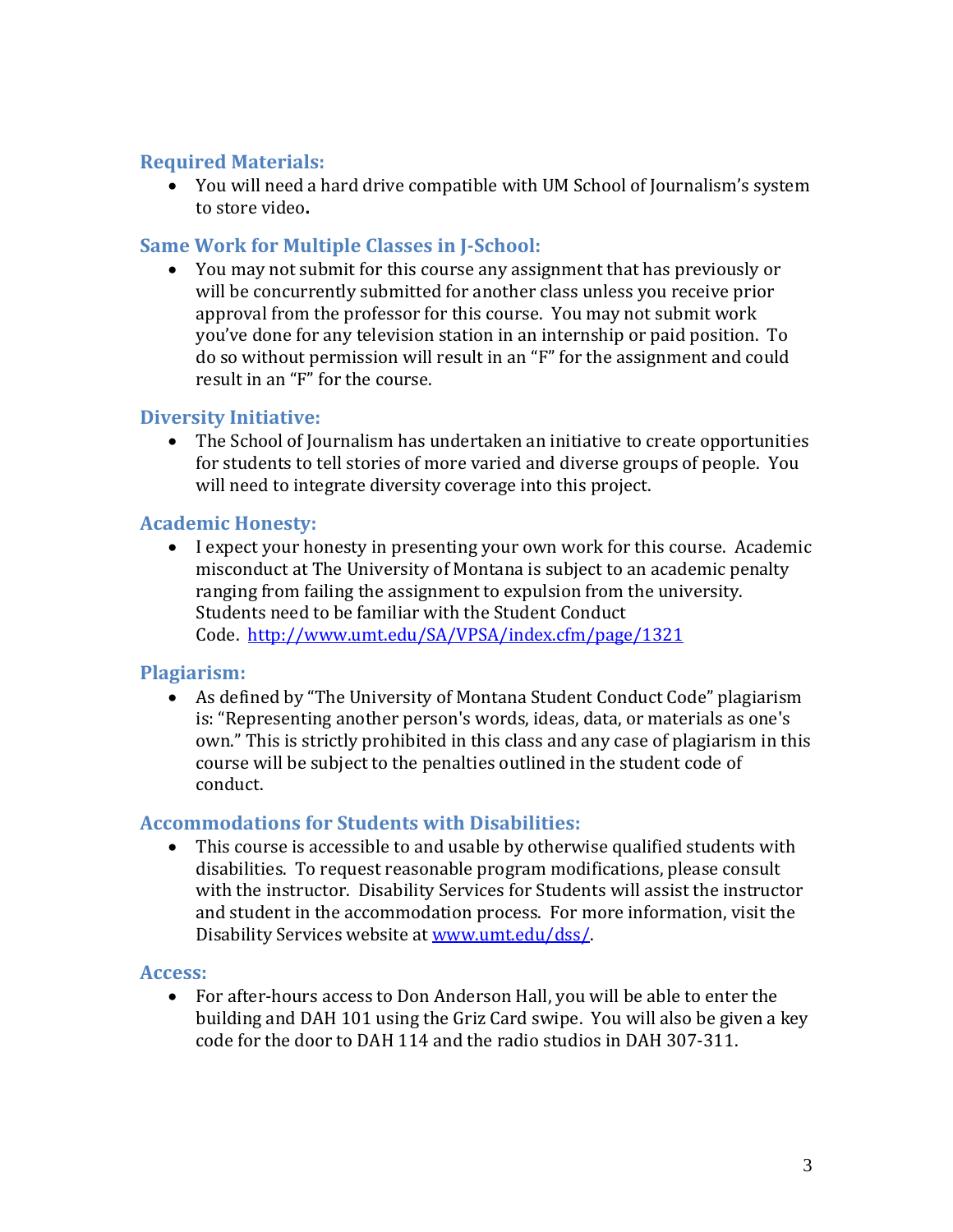# **JRNL 488-Television Documentary Unit-CRN 33255**

# **Spring 2016-Meets M/W 9:40-11am-DAH 114**

# **Syllabus-Subject to Change**

# **Monday, 1/25**

- Introduction & Class Structure
- **Jobs and job descriptions**
- Topic Presentations

*ASSIGNMENTS:* Watch one student documentary example.

#### **Wednesday, 1/27**

- Topic Research Presentations/Discussion
- Narrative Storytelling in documentaries
- Differences from news coverage
- Discuss criteria for topic decision
- Hand out job applications

*ASSIGNMENT*: Additional research on topics as needed.

#### **Monday, 2/1**

- Continue discussion about topic
- Presentation of any additional research
- DECIDE TOPIC??

#### *ASSIGNMENT:* Research agreed upon topic

#### **Wednesday, 2/3**

- Travel procedure-Wanda
- Review budget and decide budget priorities/procedures
- Discuss & decide on communication/production schedules

*ASSIGNMENT:* Research doc topic.

#### **Monday, 2/8**

- Experiment interview look and demonstrate in class
- Research presentations
- Begin to assign teams different segment of doc story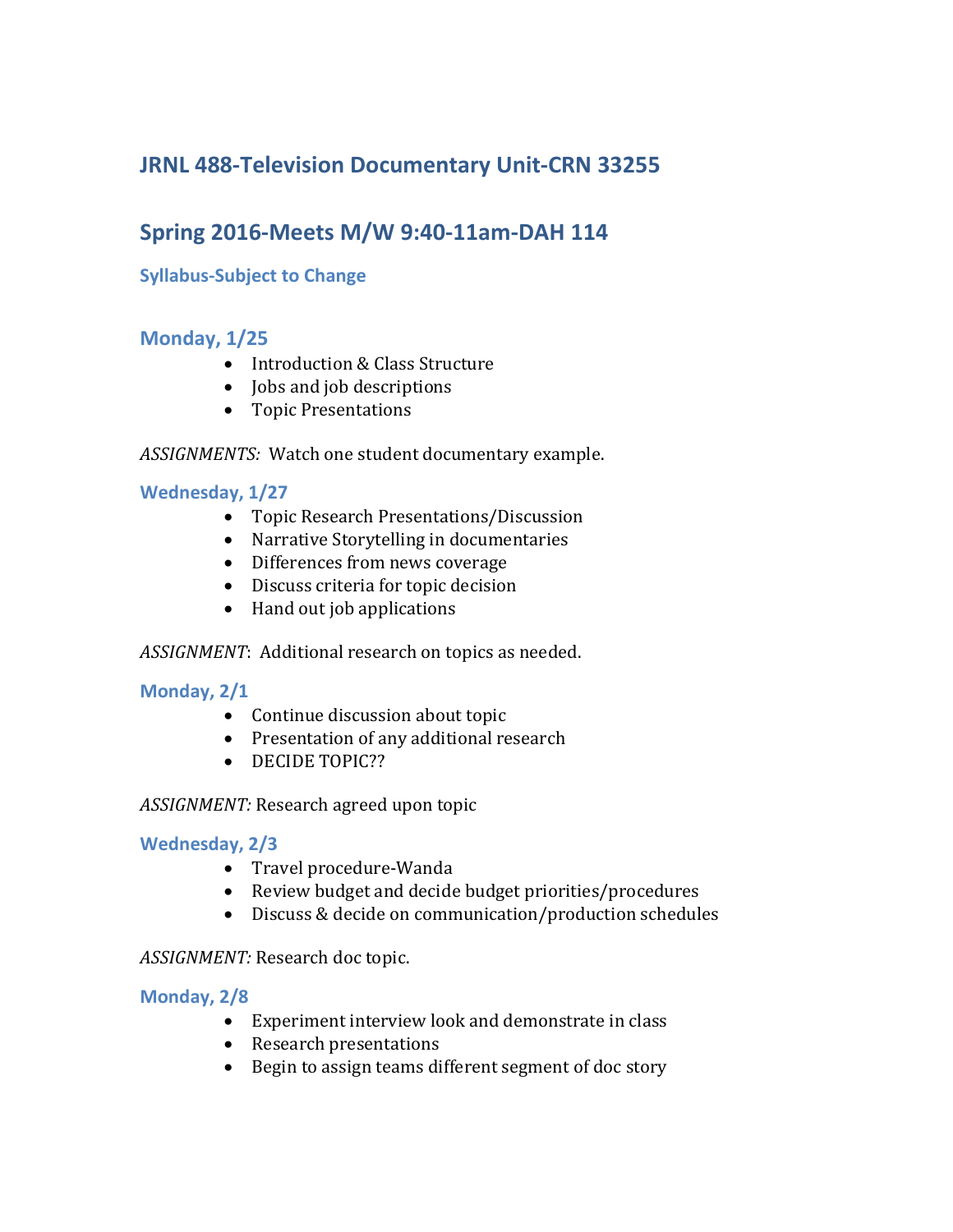DUE: Additional Research presentations *ASSIGNMENT:* Continue research

# **Wednesday, 2/10**

- Team Assignments decided by today
- View Broll examples and discuss look
- Discuss ideas and shot list for Scene Assignment

*ASSIGNMENT:* Broll/scene shoot for each team

Continue research.

#### **Monday, 2/15-No class-Presidents' Day**

#### **Wednesday, 2/17**

- Shooting/Logging/Editing begins and continues all semester
- Review scenes
- Research presentations/Interview list
- Discuss Shooting Schedule/Team Assignments

*DUE:* Scene sequences *ASSIGNMENT*-Schedule shoots.

#### **Monday, 2/22**

- Create Shooting Schedule
- Research Exam
- First Peer Evaluation Research and Prep

# *DUE:* Team shooting plan

#### **Wednesday, 2/24**

- Organization of Project Production and Post Production
- Discuss logging, organization of information/elements for project
- Execute a logging example
- Review shooting/production schedule

# **Monday, 2/29**

- View and discuss narrative approaches
- Discuss challenges to date, production plan for March
- Finalize production schedule and plan
- Discuss logging/editing plan

*ASSIGNMENT:* Create three scene story arc for your team assignment

# **Wednesday, 3/2**

- Intro to Editing Day
- Discuss and plan organization of Team Hard Drives & Isis
- Discuss editing terms & styles, discuss Avid specific issues

*ASSIGNMENT:* Editors create editing look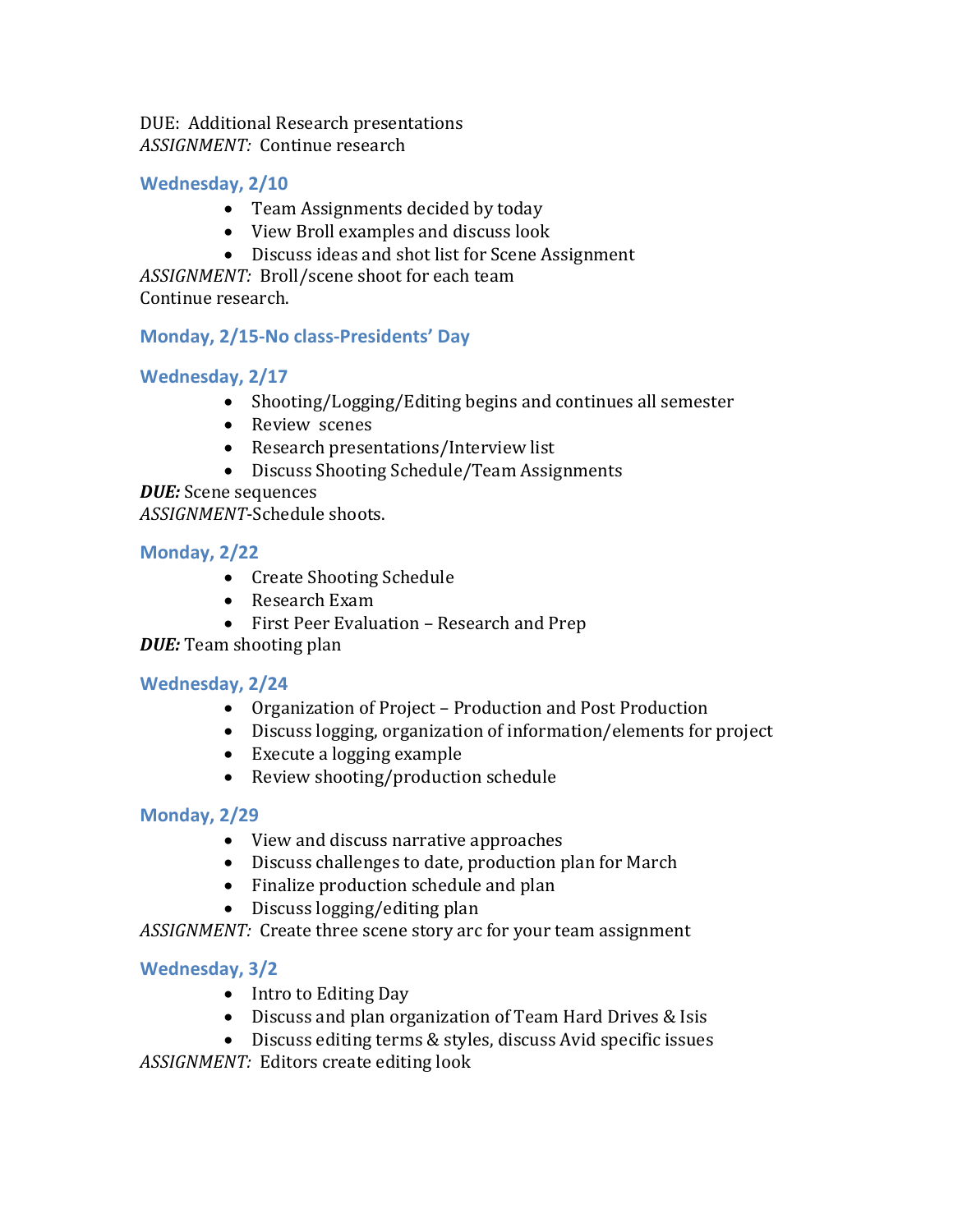# **Monday, 3/7**

- View and decide editing style
- Review shoots/interviews
- Troubleshoot shooting style/lights/audio
- Review story arc for each team
- Review content for holes in topic coverage/revise plan

*DUE:* Editing look examples

#### **Wednesday, 3/9**

- Review and Discuss footage or scenes
- Begin work on overall story arc
- Teams report on progress
- Budget Review

*ASSIGNMENT*: Begin thinking about title for program. Create graphic look ideas.

#### **Monday, 3/14**

- Review and Discuss footage or scenes
- Begin work on overall story arc
- Teams report on progress
- Discuss music, online, graphic look, title

*ASSIGNMENT*: Music, online, graphic examples to share with class

#### **Wednesday, 3/16**

- View examples of music, online, graphic look, title
- One on one editing review

#### **Monday, 3/21**

- Decide music, online, graphic look, title
- One on one editing review
- Review PBS requirements
- Discuss promotion

#### *ASSIGNMENT:* Create promotion examples

#### **Wednesday, 3/23**

- View promotion ideas
- Assign post-production duties
- One on one editing review
- Troubleshoot & modify
- Create overall story arc

*ASSIGNMENT:* Edit scenes for class viewing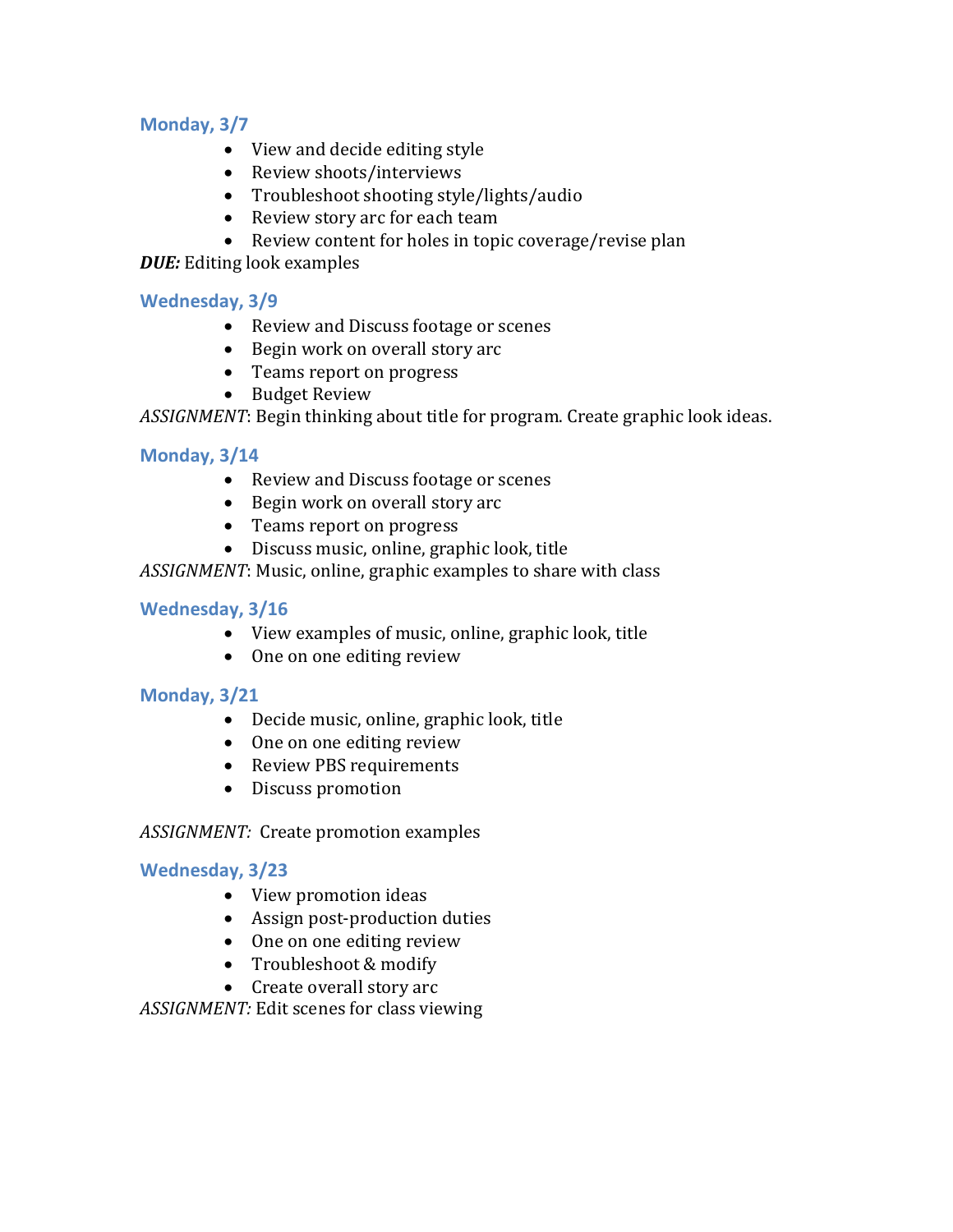#### **Monday, 3/28**

- Review first edits of two teams
- Peer grade sheets given

*DUE:* Two teams' scenes for viewing

#### **Wednesday, 3/30**

- Review first edits of two teams
- Finalize story arc
- Identify missing pieces/problem areas/schedule pick-up shoots
- Budget Review

*DUE:* Peer grades for teammates, Two teams' scenes for viewing *ASSIGNMENT:* Create rough cut of film

#### **SPRING BREAK: April 4-8**

*[Assignments as needed]*

# **Monday, 4/11**

- Review rough cut of entire film
- Identify missing pieces/problem areas
- Rework story flow/film arc
- Schedule remaining shoots

#### **Wednesday, 4/13**

- View promotions, graphics, web, music
- Modify production schedule

*ASSIGNMENT:* Create show open, Create credit "look", rough cut #2

#### **Monday, 4/18**

- Review rough cut TWO
- Identify missing pieces/problem areas
- Rework story flow/arc
- Schedule remaining shoots
- Plan premiere-order catering, create invitations, programs, etc.

#### **Wednesday 4/20**

- View Show Open/Credits
- Identify missing pieces/problem areas
- Rework story flow/film arc
- Schedule remaining shoots

*ASSIGNMENT:* Invitations & program

*DUE:* Promotions package to PBS